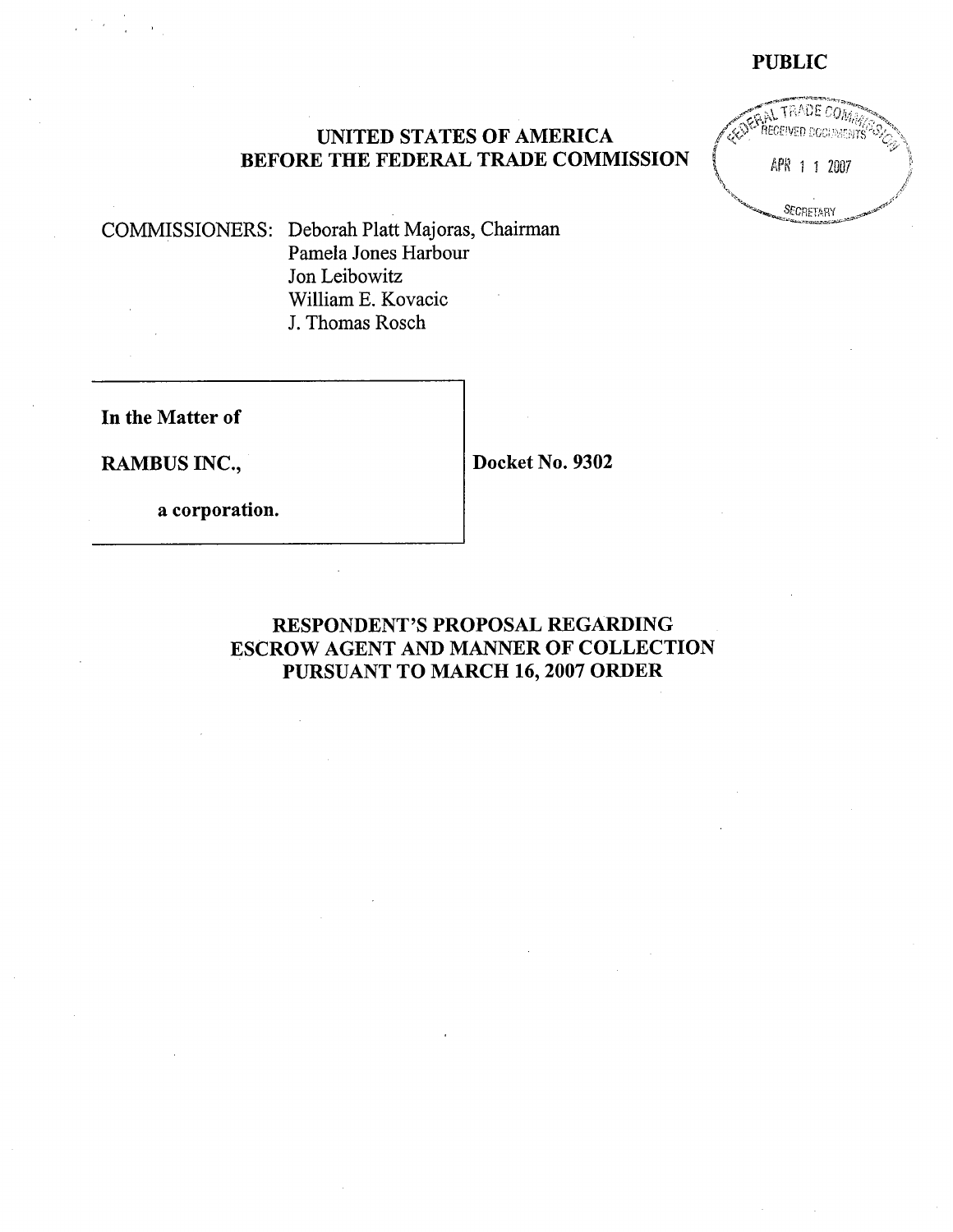Respondent Rambus Inc. ("Rambus") respectfully submits this proposal in

response to paragraph l(a) of the Commission's March 16,2007 Order Granting In Part

and Denying In Part Respondent's Motion for Stay of Final Order Pending Appeal ("Stay

Order"). Paragraph  $1(a)$  provided that Rambus:

"will be permitted to acquire, and to seek to acquire, rights to (but not possession of) fees, royalties, payments, judgments, and other consideration in excess of that permitted by Paragraphs IV, V.A., VI, and VII of the Final Order ("Excess Consideration"), **PROVIDED THAT:** 

a. all Excess Consideration is (1) collected and held pursuant to an escrow agreement by an escrow agent that has received the approval of the Commission, which approval shall not be unduly delayed, and only in a manner that has received the approval of the Commission, or (2) payable pursuant to a contingent contractual obligation by the party paying such Excess Consideration ("Payer");

**PROVIDED, HOWEVER, THAT** if Respondent proposes an escrow agent and manner of collecting Excess Consideration to the Commission before April 12,2007, an escrow agent may, for a period of up to six months, collect Excess Consideration accruing prior to the grant of such approval, and may hold it in escrow."

Stay Order,  $\P$  1(a).

Shortly after the Stay Order issued, Rambus contacted several potential escrow

agents and subsequently entered into negotiations with Wells Fargo Bank, N.A. ("Wells

Fargo"). Wells Fargo has agreed to serve as the escrow agent upon approval by the

Commission pursuant to the Stay Order. If necessary, Rambus or Wells Fargo can

provide additional information to the Commission regarding the reserves held by Wells

Fargo.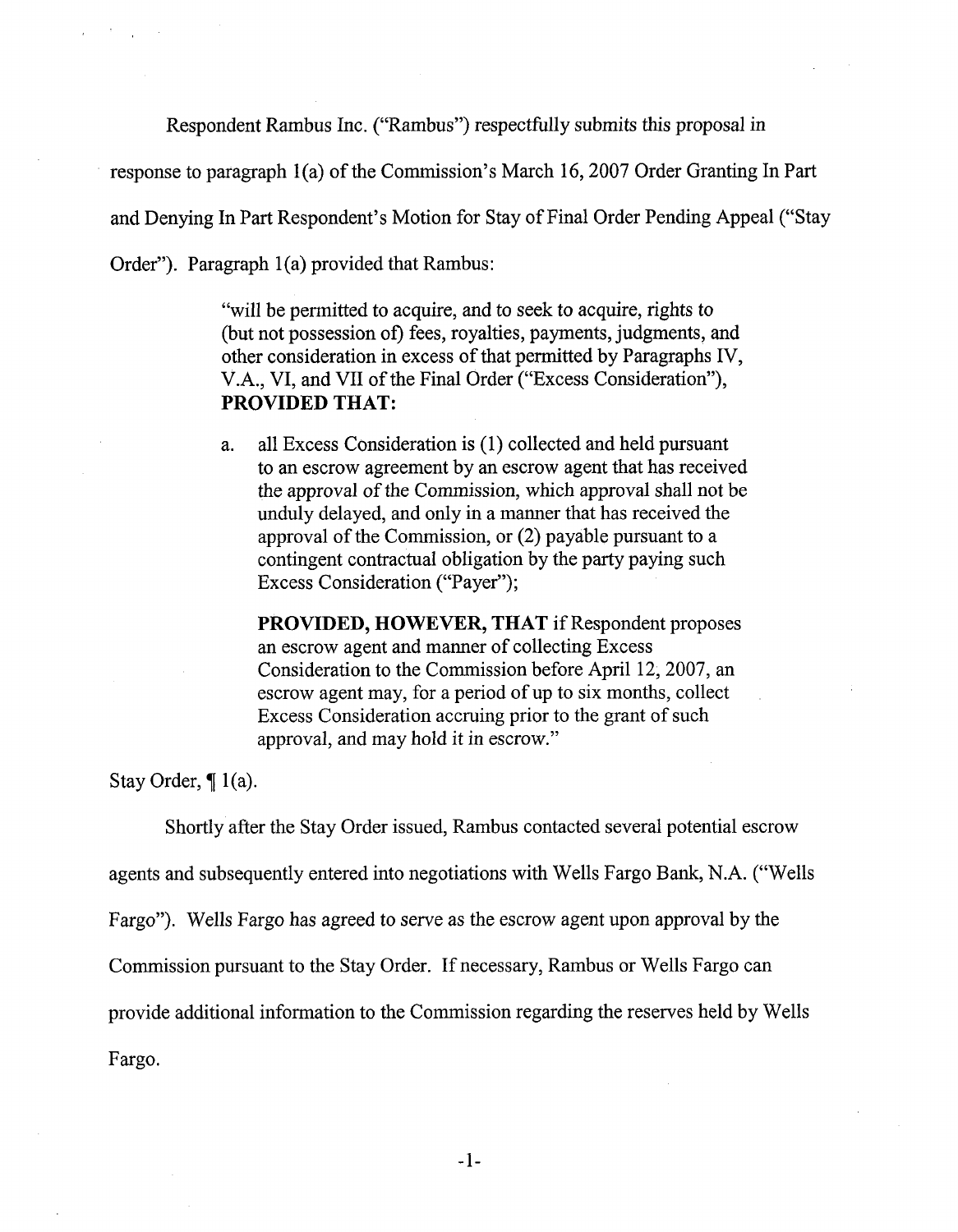To expedite the process and minimize negotiation, Rambus and Wells Fargo began with a form provided by Wells Fargo's department that handles escrows. Rambus and Wells Fargo have reached agreement on the final form of the Escrow Agreement attached hereto, and Rambus submits it herewith for the Commission to consider and to approve as to form. Once approved by the Commission, Rambus and/or Wells Fargo would use this as the basic form to create an escrow arrangement with a licensee.<sup>1</sup>

Rambus understands that escrow accounts will be separately created and maintained by Wells Fargo for each licensee and segregated from any and all other funds held on account for Rambus. Each licensee will have a direct contractual relationship with Wells Fargo, the Escrow Agent through the Escrow Agreement, and the Escrow Agent will only be permitted to take such actions as are permitted pursuant to the Escrow Agreement. The Exhibit to the Escrow Agreement sets forth the fee schedule for each of the escrow accounts.

Rambus also notes that as called for by paragraphs 1 and 2 of the Stay Order, the Escrow Agreement:

- (1) calls for the direct payment by licensees to the Escrow Agent of any "Excess Consideration," as that term has been defined by the Commission;
- (2) provides that the Escrow Agent is authorized to invest the escrowed funds

It is possible that Rambus or individual licensees may desire additions to or modifications of the language of the attached form of agreement. To avoid burdening the Commission, Rambus proposes that the Compliance Division review such variations of the basic agreement, with resort to the Commission if Rambus, the licensee and the Compliance Division cannot agree on the language. 1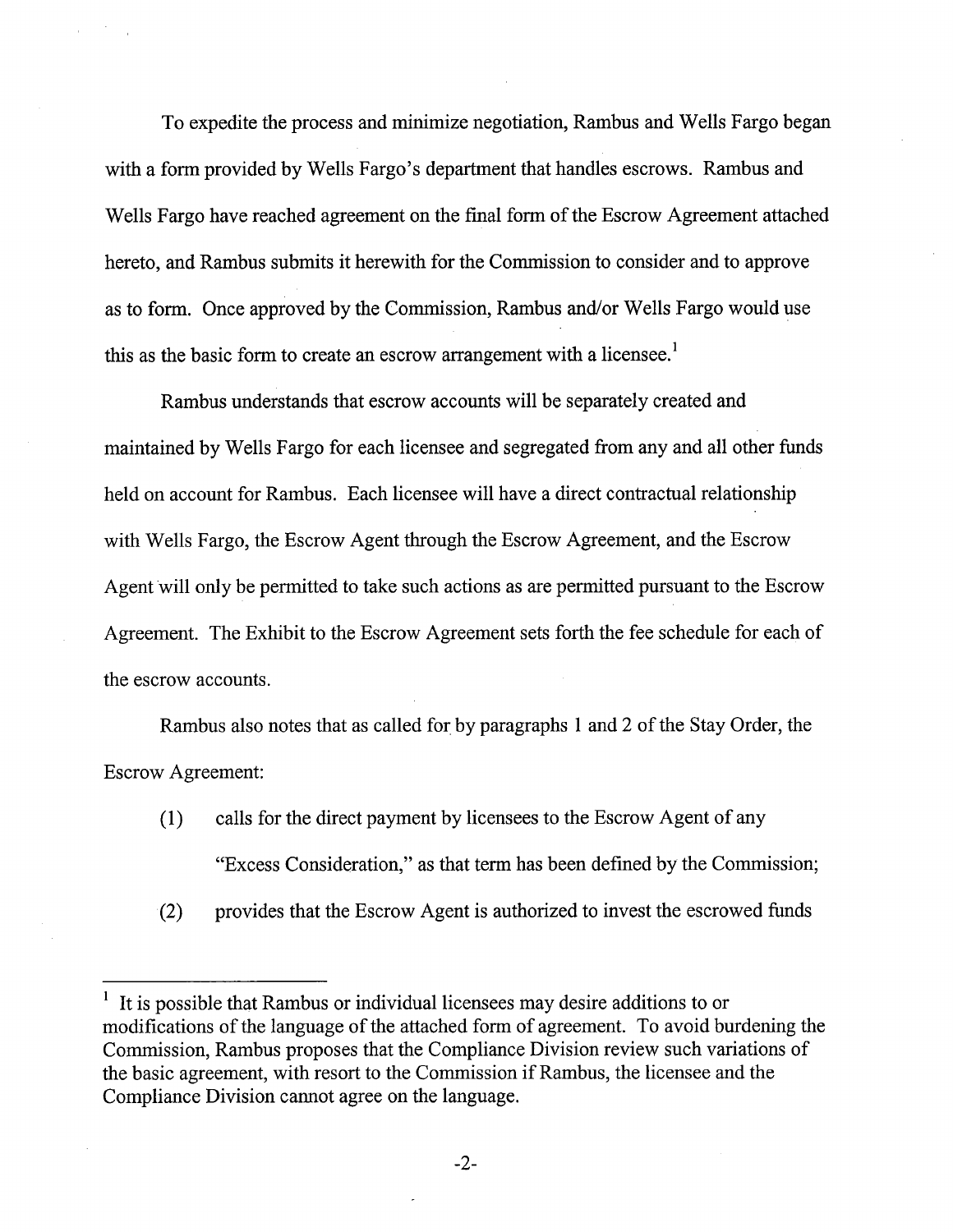and any investment income only in money market accounts or in investments listed in the attachments to the Escrow Agreement or agreed to in writing by the parties to the agreement;

- (3) provides that the costs of collecting, holding and administering the escrowed funds (including any indemnities owed to the Escrow Agent and any taxes earned as a result of the investment in the money market funds) shall be paid out of said funds as the Escrow Agent shall determine; and
- (4) provides that the escrowed funds can only be disbursed (other than for payment of expenses as noted above) after the Escrow Agent receives a final, non-appealable order from the Federal Trade Commission directing payment of said funds.

DATED: April 11, 2007

Respectfully submitted,

Gregory P. Stone Steven<sup>'</sup>M. Perry MUNGER, TOLLES & OLSON LLP 355 South Grand Avenue, 35th Floor Los Angeles, California 90071-1560 (213) 683-9100

A. Douglas Melamed Paul R.Q. Wolfson WILMER CUTLER PICKERING HALE AND DORR LLP 1 875 Pennsylvania Avenue, N. W. Washington, D.C. 20006 (202) 663-6000

Attorneys for Respondent Rambus Inc.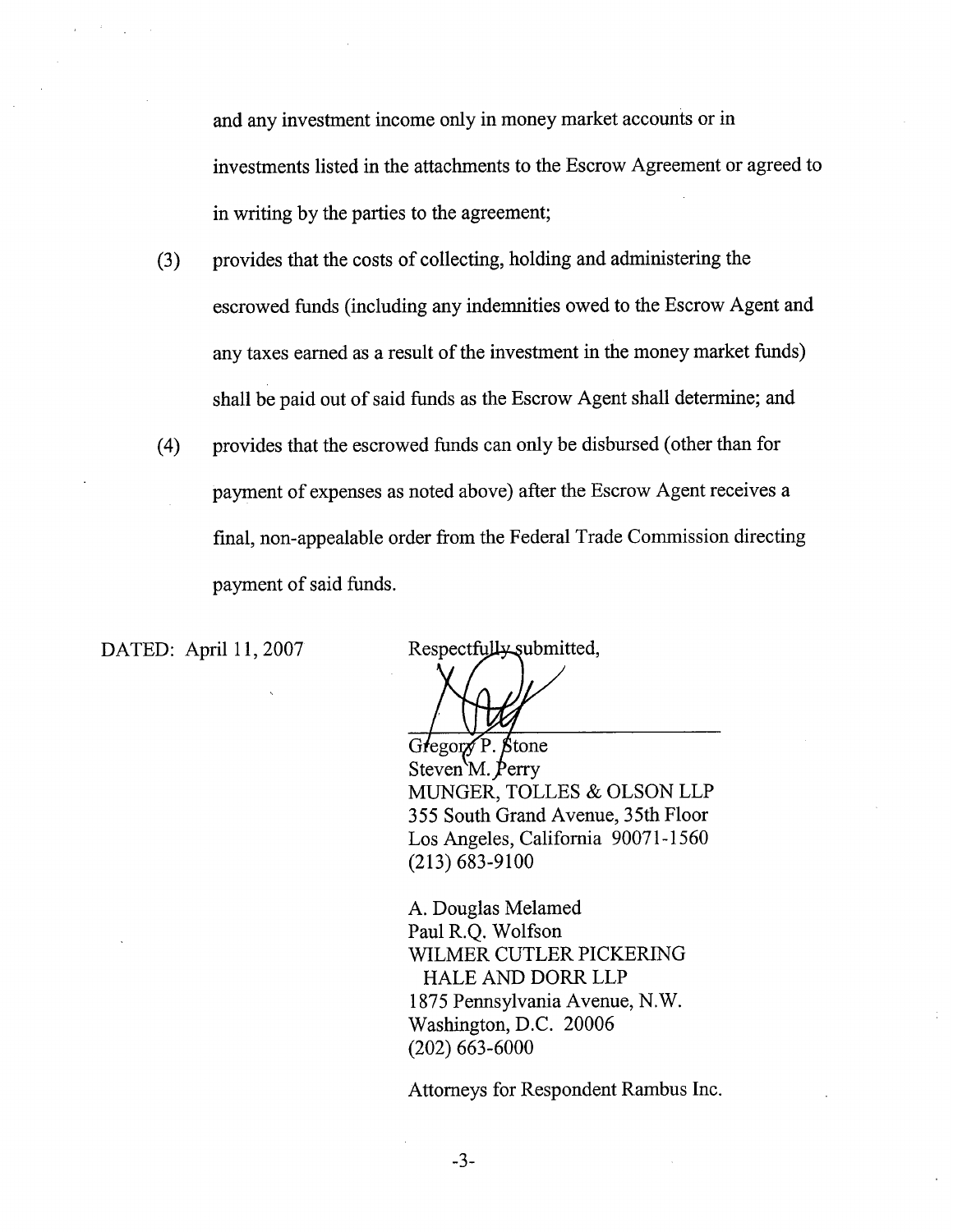# **UNITED STATES OF AMERICA BEFORE THE FEDERAL TRADE COMMISSION**

COMMISSIONERS: Deborah Platt Majoras, Chairman Pamela Jones Harbour Jon Leibowitz William E. Kovacic J. Thomas Rosch

**In the Matter of** 

**RAMBUS INC., Docket No. 9302** 

**a corporation.** 

## **CERTIFICATE OF SERVICE**

I, Sambhav N. Sankar, hereby certify that on April 11, 2007, I caused a true and correct copy of *Respondent's Proposal Regarding Escrow Agent and Manner of Collection Pursuant to March 16, 2007 Order* to be served on the following persons by hand delivery:

Donald S. Clark, Secretary Geoffrey Oliver, Esq.<br>Federal Trade Commission Assistant Director Federal Trade Commission Room H-135<br>600 Pennsylvania Avenue, NW Federal Trade Commission 600 Pennsylvania Avenue, NW Washington, DC 20580

601 New Jersey Avenue NW Washington, DC 20001

Sambhav N. Sankar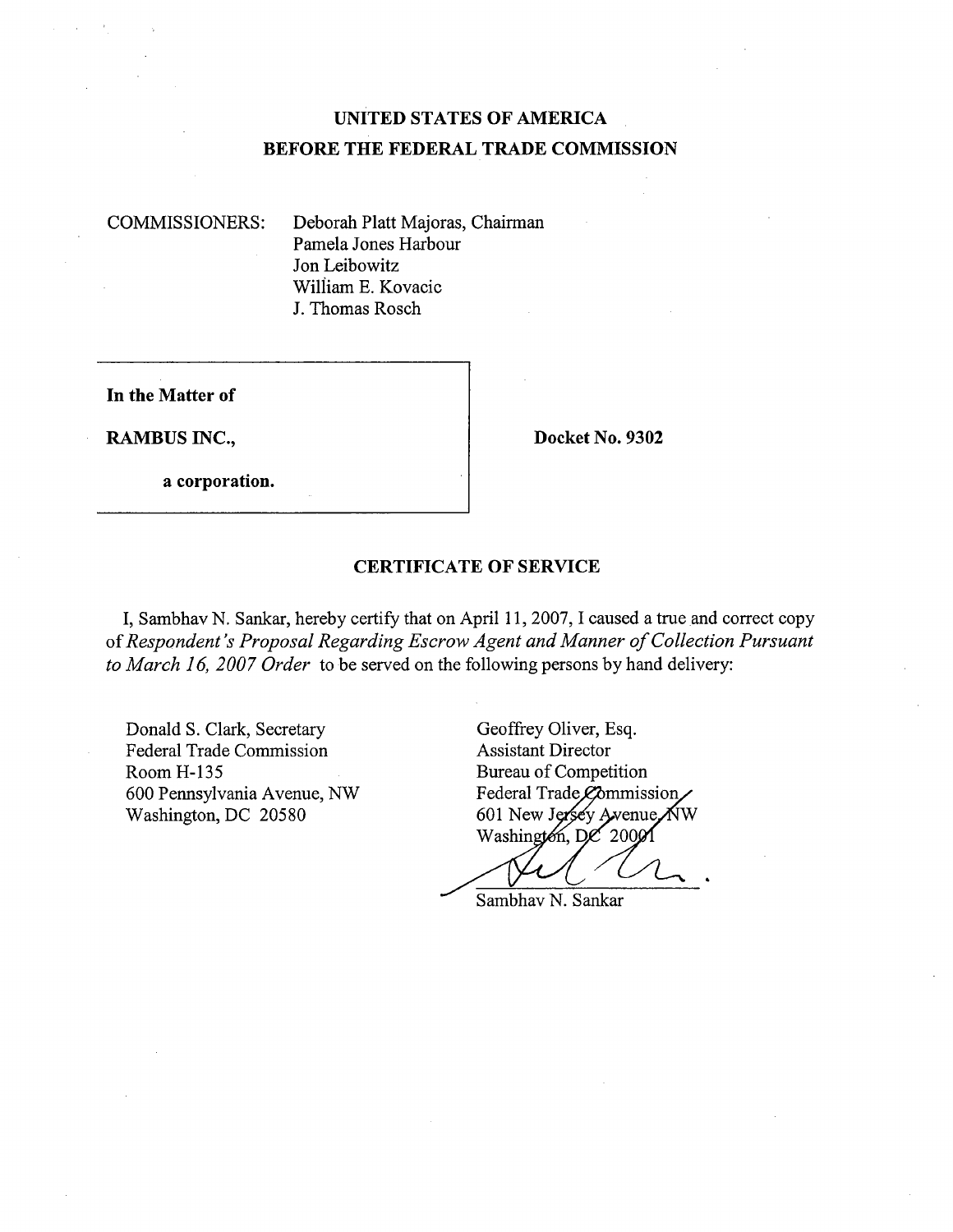#### ESCROW AGREEMENT

This Escrow Agreement dated this -day of ,2007 (the "Escrow Agreement"), is entered into by and among Rambus Inc., a Delaware corporation ("Rambus"), [name and legal status] ("Licensee") (Rambus and Licensee collectively, the "Parties," and individually, a "Party"), and Wells Fargo Bank, National Association, as escrow agent (the "Escrow Agent").

#### RECITALS

**A.** Rambus licenses r 1 to Licensee pursuant to the terms of that certain [License Agreement dated as of \_\_\_\_\_\_\_\_\_\_\_\_\_\_] (the "License Agreement");

B. Pursuant to an Order Granting in Part and Denying in Part Respondent's Motion for Stay of Final Order Pending Appeal from the Federal Trade Commission dated March 16, 2007, Rambus is permitted to collect from Licensee and other similarly situated license holders certain fees, royalties, payments, judgments and other consideration in excess of amounts set forth in Paragraphs IV, V.A, VI and VII of the Final Order dated February 2, 2007 (the "Excess Consideration");

C. Rambus and Licensee have agreed pursuant to the terms of the License Agreement on the amounts to be classified as "Excess Consideration" and to be paid into the escrow; and

D. Licensee agrees to deposit into escrow certain funds that the Parties have agreed to in the License Agreement constitute "Excess Consideration," and the Escrow Agent agrees to hold and distribute such funds in accordance with the terms of this Escrow Agreement.

In consideration of the promises and agreements of the Parties and for other good and valuable consideration, the receipt and sufficiency of which is hereby acknowledged, the Parties and the Escrow Agent agree as follows:

# ARTICLE 1

### ESCROW DEPOSIT

Section 1.1. Receipt of Escrow Property. Licensee shall periodically deposit into escrow amounts that constitute "Excess Consideration" in immediately available funds (the "Initial Escrow Property"). "Escrow Property" shall be defined as the Initial Escrow Property, plus any investment income or interest earned on the Escrow Property, less any expenses paid to the Escrow Agent specifically in accordance with the terms provided for in this Escrow Agreement. The Escrow Agent shall provide to each Party a quarterly report reflecting the date on and amount of any deposits into or withdrawals from the escrow.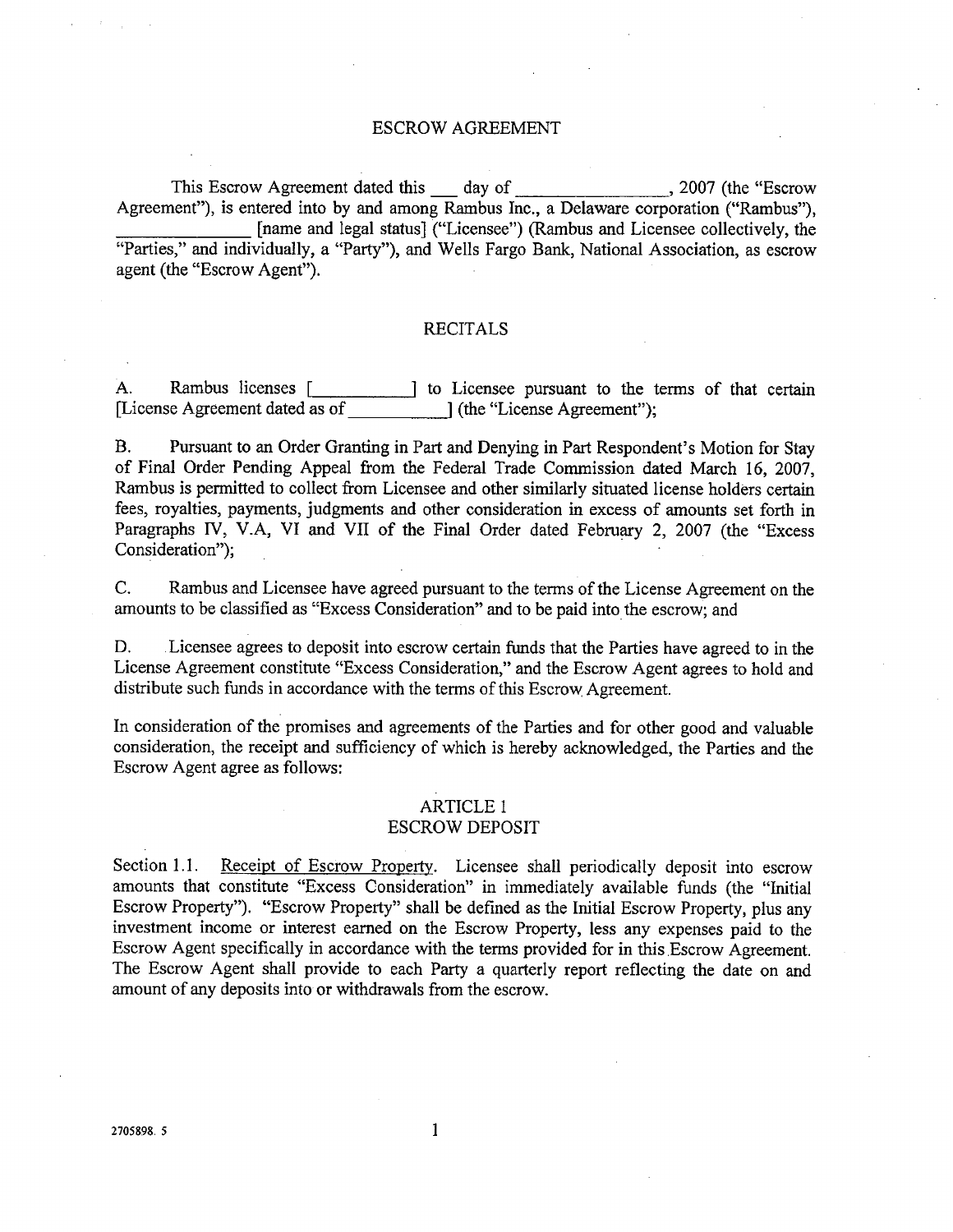#### Section 1.2. Investments.

(a) The Escrow Agent is authorized and directed to deposit, transfer, hold and invest the Escrow Property and any investment income thereon as set forth in Exhibit A hereto, or as set forth in any subsequent written instruction signed by the Parties. Any investment earnings and income on the Escrow Property shall become part of the Escrow Property, and shall be disbursed in accordance with Section 1.3 or Section 1.5 of this Escrow Agreement.

(b) The Escrow Agent is hereby authorized and directed to sell or redeem any such investments as it deems necessary to make any payments or distributions required under this Escrow Agreement. The Escrow Agent shall have no responsibility or liability for any loss which may result from any investment or sale of investment made pursuant to this Escrow Agreement. The Escrow Agent is hereby authorized, in making or disposing of any investment permitted by this Escrow Agreement, to deal with itself (in its individual capacity) or with any one or more of its affiliates, whether it or any such affiliate is acting as agent of the Escrow Agent or for any third person or dealing as principal for its own account. The Parties acknowledge that the' Escrow Agent is not providing investment supervision, recommendations, or advice.

Section 1.3. Disbursements. The Escrow Property shall only be distributed by the Escrow Agent as follows and in no other manner:

> No later than ten Business Days following receipt by the Escrow Agent of (i) a final, non-appealable order from the Federal Trade Commission, accompanied by the legal opinion from counsel for the Party presenting such order to the effect that such order or ruling is final and non-appealable (collectively, the "FTC Order"), directing payment of the Escrow Property to Rambus, Licensee or a combination thereof and (ii) a proof of service that the FTC Order has been sent to the other Party in accordance with the notice provisions set forth in this Escrow Agreement.

Section 1.4. Income Tax Allocation and Reporting.

(a) The Parties agree that, for tax reporting purposes, all interest and other income from investment of the Escrow Property shall, as of the end of each calendar year and to the extent required by the Internal Revenue Service, be reported as having been earned by the Escrow Account, whether or not such income was disbursed during a such calendar year. The Parties agree that the Escrow shall be treated as a complex trust and the Escrow Agent shall be authorized to file tax returns and pay taxes relating to the Escrow Account.

(b) The Escrow Agent shall be authorized to obtain a tax payer ID number for the Escrow Account. Prior to the deposit of funds into the escrow, the Parties shaIl provide the Escrow Agent with certified tax identification numbers by furnishing appropriate forms W-9 or W-8 and such other forms and documents that the Escrow Agent may request. The Parties W-8 and such other forms and documents that the Escrow Agent may request. understand that if such tax reporting documentation is not provided and certified to the Escrow Agent, the Escrow Agent may be required by the Internal Revenue Code of 1986, as amended,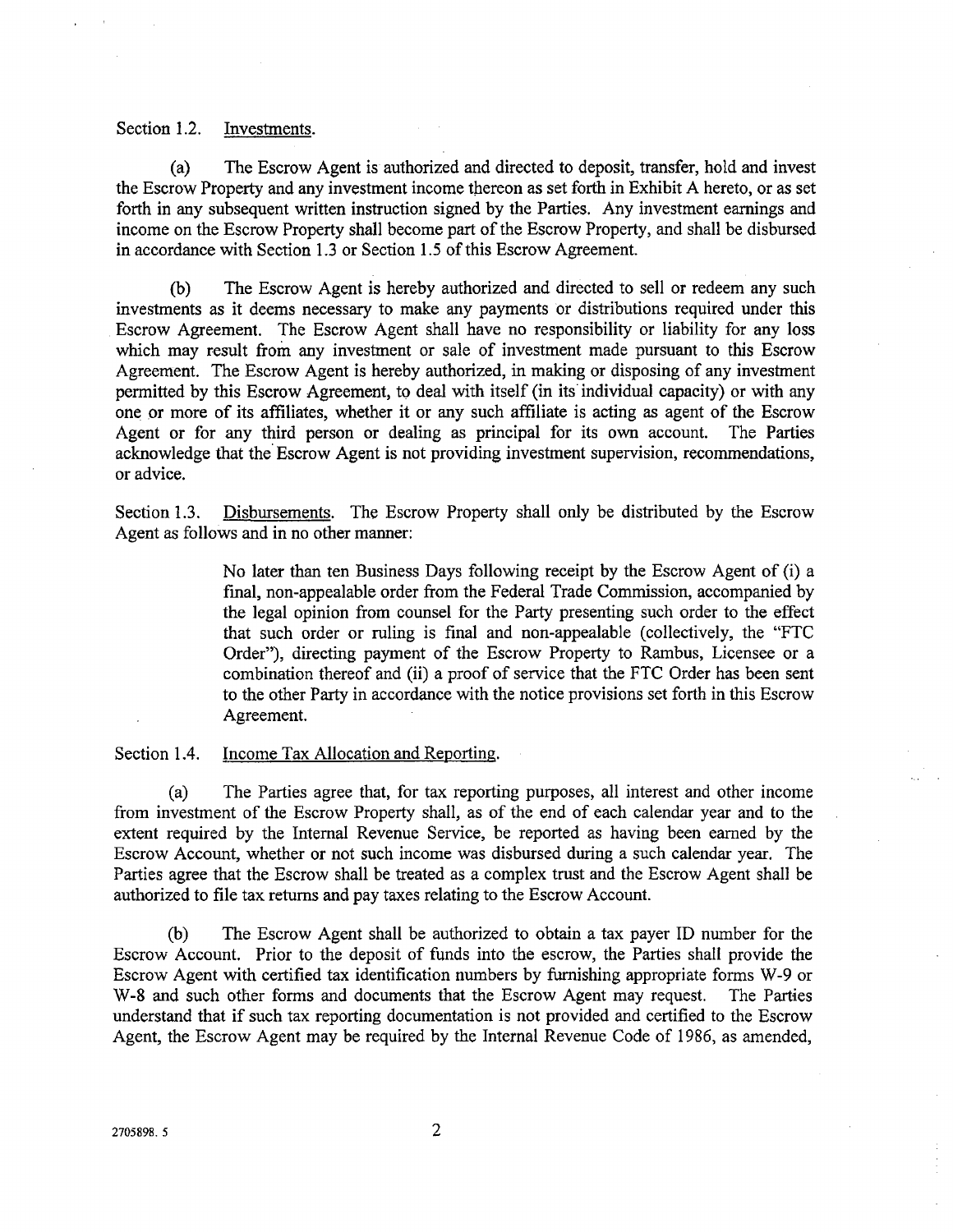and the Regulations promulgated thereunder, to withhold a portion of any interest or other income earned on the investment of the Escrow Property.

(c) To the extent that the Escrow Agent becomes liable for the payment of any taxes in respect of income derived from the investment of the Escrow Property, the Escrow Agent shall satisfy such liability to the extent possible from the Escrow Property. The Escrow Agent may reserve for tax payments that it reasonably expects to become due and payable. The Parties, jointly and severally, shall indemnify, defend and hold the Escrow Agent harmless from and against any tax, late payment, interest, penalty or other cost or expense that may be assessed against the Escrow Agent on or with respect to the Escrow Property and the investment thereof unless such tax, late payment, interest, penalty or other expense was directly caused by the gross negligence or willful misconduct of the Escrow Agent. The indemnification provided by this Section 1.4(c) is in addition to the indemnification provided in Section 3.1 and shall survive the resignation or removal of the Escrow Agent and the termination of this Escrow Agreement.

(d) The Escrow Agent shall be authorized to retain a tax professional to prepare any tax forms or other filings for the Escrow Account and to advise the Escrow Agent on any and all tax matters relating to the Escrow Account. The Escrow Agent is authorized to pay the fees and expenses of a tax professional from the Escrow Account.

Section 1.5. Termination. Upon the disbursement of all of the Escrow Property, including any interest and investment earnings thereon, this Escrow Agreement shall terminate and be of no further force and effect except that the provisions of Sections 1.4(c), 3.1 and 3.2 hereof shall survive termination.

#### ARTICLE 2

#### DUTIES OF THE ESCROW AGENT

Section 2.1. Scope of Responsibility. Notwithstanding any provision to the contrary, the Escrow Agent is obligated only to perform the duties specifically set forth in this Escrow Agreement, which shall be deemed purely ministerial in nature. Under no circumstances will the Escrow Agent be deemed to be a fiduciary to any Party or any other person under this Escrow Agreement. The Escrow Agent will not be responsible or liable for the failure of any Party to perform in accordance with this Escrow Agreement. The Escrow Agent shall neither be responsible for, nor chargeable with, knowledge of the terms and conditions of any other agreement, instrument, or document other than this Escrow Agreement, whether or not an original or a copy of such agreement has been provided to the Escrow Agent; and the Escrow Agent shall have no duty to know or inquire as to the performance or nonperformance of any provision of any such agreement, instrument, or document. References in this Escrow Agreement to any other agreement, instrument, or document are for the convenience of the Parties, and the Escrow Agent has no duties or obligations with respect thereto. This Escrow Agreement sets forth all matters pertinent to the escrow contemplated hereunder, and no additional obligations of the Escrow Agent shall be inferred or implied from the terms of this Escrow Agreement or any other agreement.

Section 2.2. Attorneys and Agents. The Escrow Agent shall be entitled to rely on and shall not be liable for any action taken or omitted to be taken by the Escrow Agent in accordance with the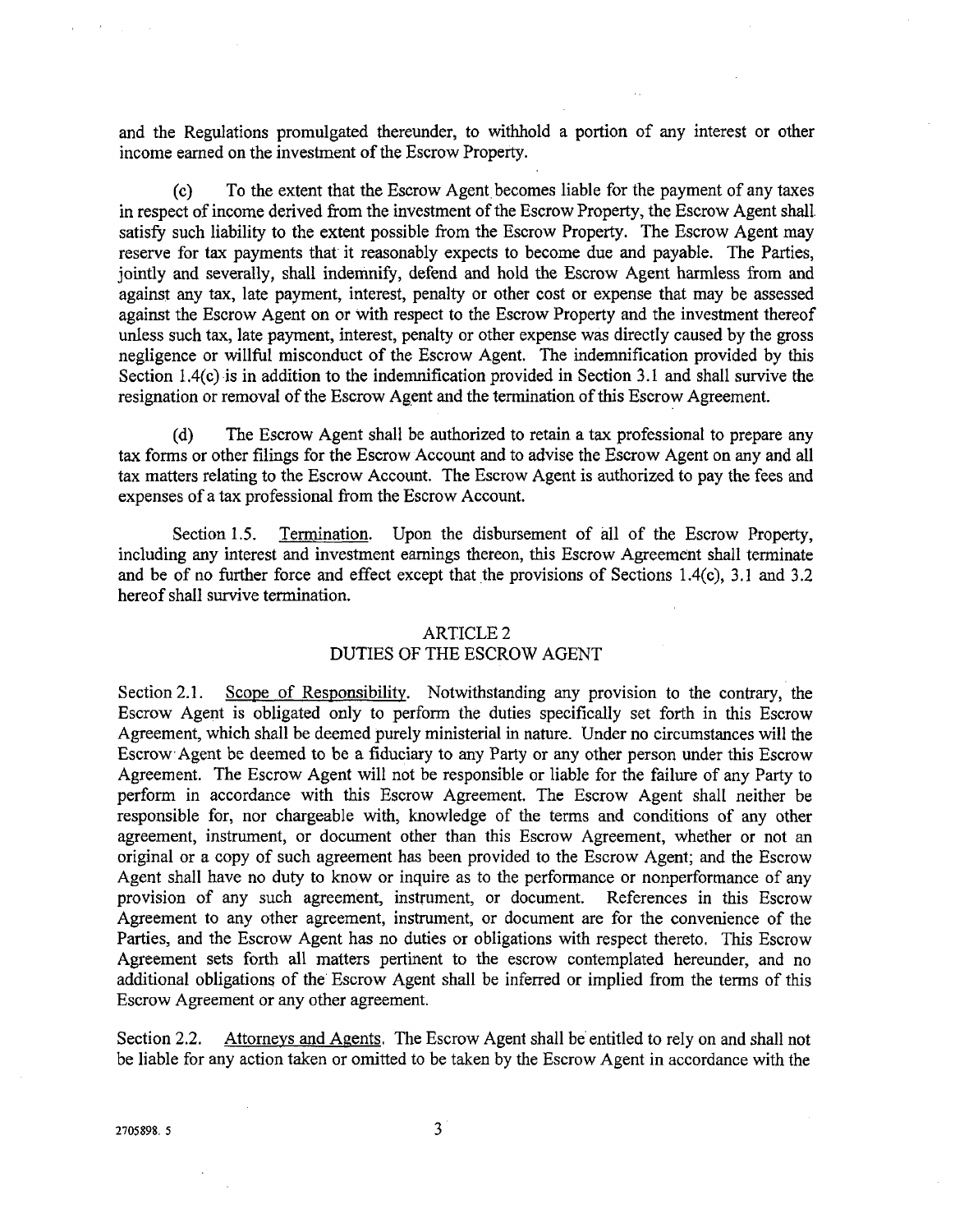advice of counsel or other professionals retained or consulted by the Escrow Agent. The Escrow Agent shall be reimbursed as set forth in Section 3.1 for any and all compensation (fees, expenses and other costs) paid and/or reimbursed to such counsel and/or professionals. The Escrow Agent may perform any and all of its duties through its agents, representatives, attorneys, custodians, and/or nominees.

Section 2.3. Reliance. The Escrow Agent shall not be liable for any action taken or not taken by it in accordance with the direction or consent of the Parties or their respective agents, representatives, successors, or assigns. The Escrow Agent shall not be liable for acting or refraining from acting upon any notice, request, consent, direction, requisition, certificate, order, affidavit, letter, or other paper or document believed by it to be genuine and correct and to have been signed or sent by the proper person or persons, without further inquiry into the person's or persons' authority. Concurrent with the execution of this Escrow Agreement, the Parties shall deliver to the Escrow Agent authorized signers' forms in the form of Exhibit B-1 and Exhibit B-**2** to this Escrow Agreement.

Section 2.4. **Right Not Duty Undertaken.** The permissive rights of the Escrow Agent to do things enumerated in this Escrow Agreement shall not be construed as duties.

Section 2.5. No Financial Obligation. No provision of this Escrow Agreement shall require the Escrow Agent to risk or advance its own funds or otherwise incur any financial liability or potential financial liability in the performance of its duties or the exercise of its rights under this Escrow Agreement.

#### ARTICLE **3**

#### PROVISIONS CONCERNING THE ESCROW AGENT

Section 3.1. Indemnification. The Parties, jointly and severally, shall indemnify, defend and hold harmless the Escrow Agent from and against any and all loss, liability, cost, damage and expense, including, without limitation, attorneys' fees and expenses or other professional fees and expenses which the Escrow Agent may suffer or incur by reason of any action, claim or proceeding brought against the Escrow Agent, arising out of or relating in any way to this Escrow Agreement or any transaction to which this Escrow Agreement relates, unless such loss, liability, cost, damage or expense shall have been finally adjudicated to have been directly caused by the willful misconduct or gross negligence of the Escrow Agent. Any and all amounts pursuant *to* this Section 3.1 shall be expenses of the Escrow and paid from the Escrow Property while such Escrow Property are available to satisfy such obligations. The provisions of this Section 3.1 shall survive the resignation or removal of the Escrow Agent and the termination of this Escrow Agreement.

Section **3.2.** Limitation of Liability. THE ESCROW AGENT SHALL NOT BE LIABLE, DIRECTLY OR INDIRECTLY, FOR ANY (I) DAMAGES, LOSSES OR EXPENSES ARISING OUT OF THE SERVICES PROVIDED HEREUNDER, OTHER THAN DAMAGES, LOSSES OR EXPENSES WHICH HAVE BEEN FINALLY ADJUDICATED TO HAVE DIRECTLY RESULTED 'FROM THE ESCROW AGENT'S GROSS NEGLIGENCE OR WILLFUL MISCONDUCT, OR (11) SPECIAL, INDIRECT OR CONSEQUENTIAL DAMAGES OR LOSSES OF ANY KIND WHATSOEVER (INCLUDING WITHOUT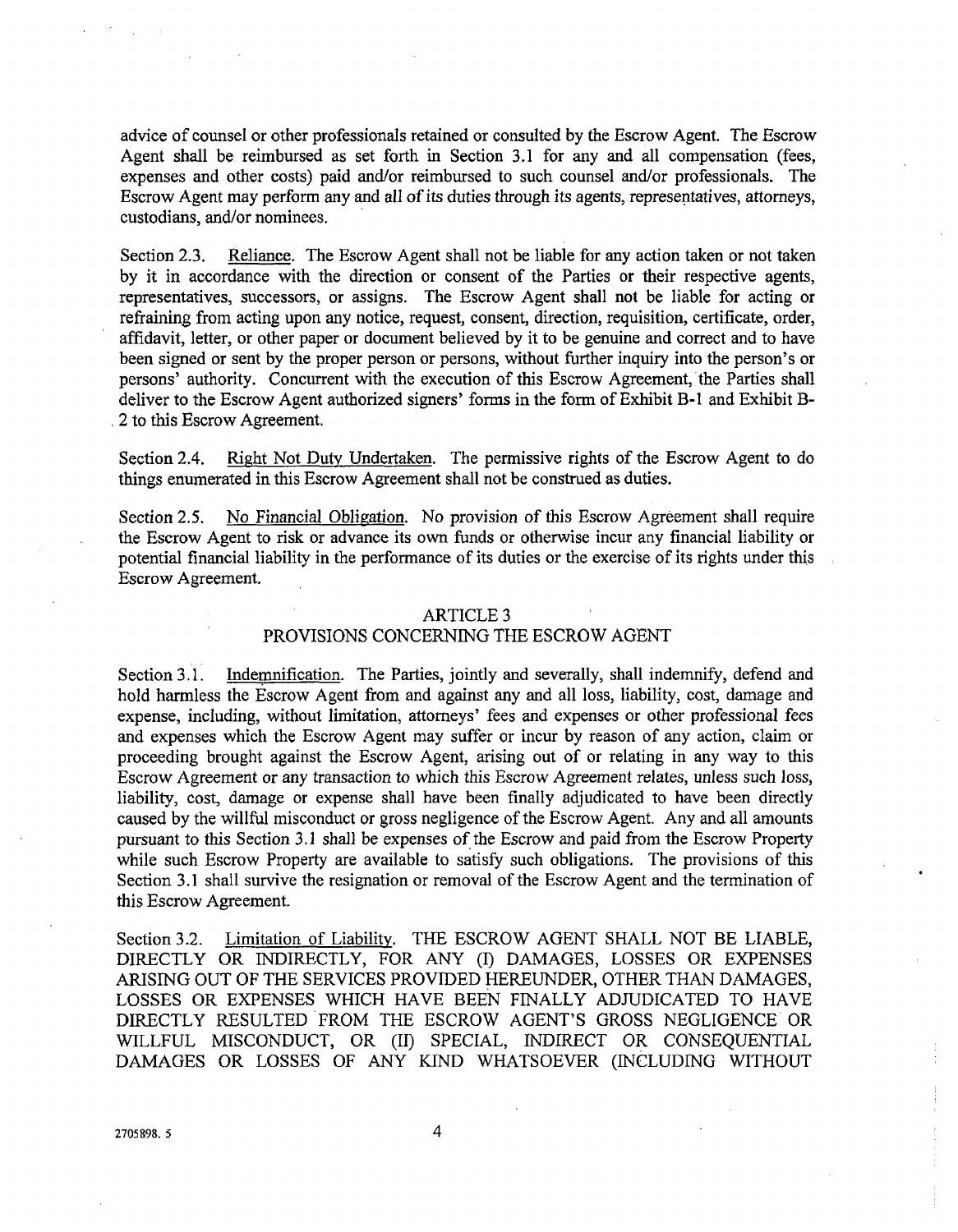LIMITATION LOST PROFITS), EVEN IF THE ESCROW AGENT HAS BEEN ADVISED OF THE POSSIB1LITY OF SUCH LOSSES OR DAMAGES AND REGARDLESS OF THE FORM OF ACTION.

Section 3.3. Resignation or Removal. The Escrow Agent may resign by furnishing written notice of its resignation to the Parties, and the Parties may remove the Escrow Agent by furnishing to the Escrow Agent a joint written notice of its removal along with payment of all fees and expenses to which it is entitled through the date of termination. Such resignation or removal, as the case may be, shall be effective thirty (30) days after the delivery of such notice or upon the earlier appointment of a successor, and the Escrow Agent's sole responsibility thereafter shall be to safely keep the Escrow Property and to deliver the same to a successor escrow agent as shall be appointed by the Parties, as evidenced by a joint written notice filed with the Escrow Agent or in accordance with a court order. If the Parties have failed to appoint a successor escrow agent prior to the expiration of thirty (30) days following the delivery of such notice of resignation or removal, the Escrow Agent may petition any court of competent jurisdiction for the appointment of a successor escrow agent or for other appropriate relief, and any such resulting appointment shall be binding upon the Parties.

Section 3.4. Compensation. The Escrow Agent shall be entitled to compensation for its services as stated in the fee schedule attached hereto as Exhibit C, which compensation shall be paid fiom the Escrow Property. The fee agreed upon for the services rendered hereunder is intended as full compensation for the Escrow Agent's services as contemplated by this Escrow Agreement; provided, however, that in the event that the conditions for the disbursement of funds under this Escrow Agreement are not fulfilled, or the Escrow Agent renders any service not contemplated in this Escrow Agreement, or there is any assignment of interest in the subject matter of this Escrow Agreement, or any material modification hereof, or if any material controversy arises hereunder, or the Escrow Agent is made a party to any litigation pertaining to this Escrow Agreement or the subject matter hereof, then the Escrow Agent shall be compensated for such extraordinary services and reimbursed for all costs and expenses, including reasonable attorneys' fees and expenses, occasioned by any such delay, controversy, litigation or event. Any and all amounts pursuant to this Section **3.4** shall be expenses of the Escrow and paid from the Escrow Property while such Escrow Property is available to satisfy such obligation. The Escrow Agent shall have, and is hereby granted, a prior lien upon the Escrow Property with respect to its unpaid fees, non-reimbursed expenses and unsatisfied indemnification rights, superior to the interests of any other persons or entities and is hereby granted the right to set off and deduct any unpaid fees, non-reimbursed expenses and unsatisfied indemnification rights from the Escrow Property. If litigation is brought by either Party against the other Party and the Escrow Agent incurs costs and expenses as a result of such litigation, then upon the conclusion of the litigation, the non-prevailing Party shall deposit into the Escrow, to become part of the Escrow Property, the costs and expenses of the Escrow Agent as set forth in an expense statement from the Escrow Agent with reasonable backup for such costs and expenses.

Section 3.5. Disagreements. If any conflict, disagreement or dispute arises between, among, or involving any of the parties hereto concerning the meaning or validity of any provision hereunder or concerning any other matter relating to this Escrow Agreement, or the Escrow Agent is in doubt as to the action to be taken hereunder, the Escrow Agent is authorized to retain

5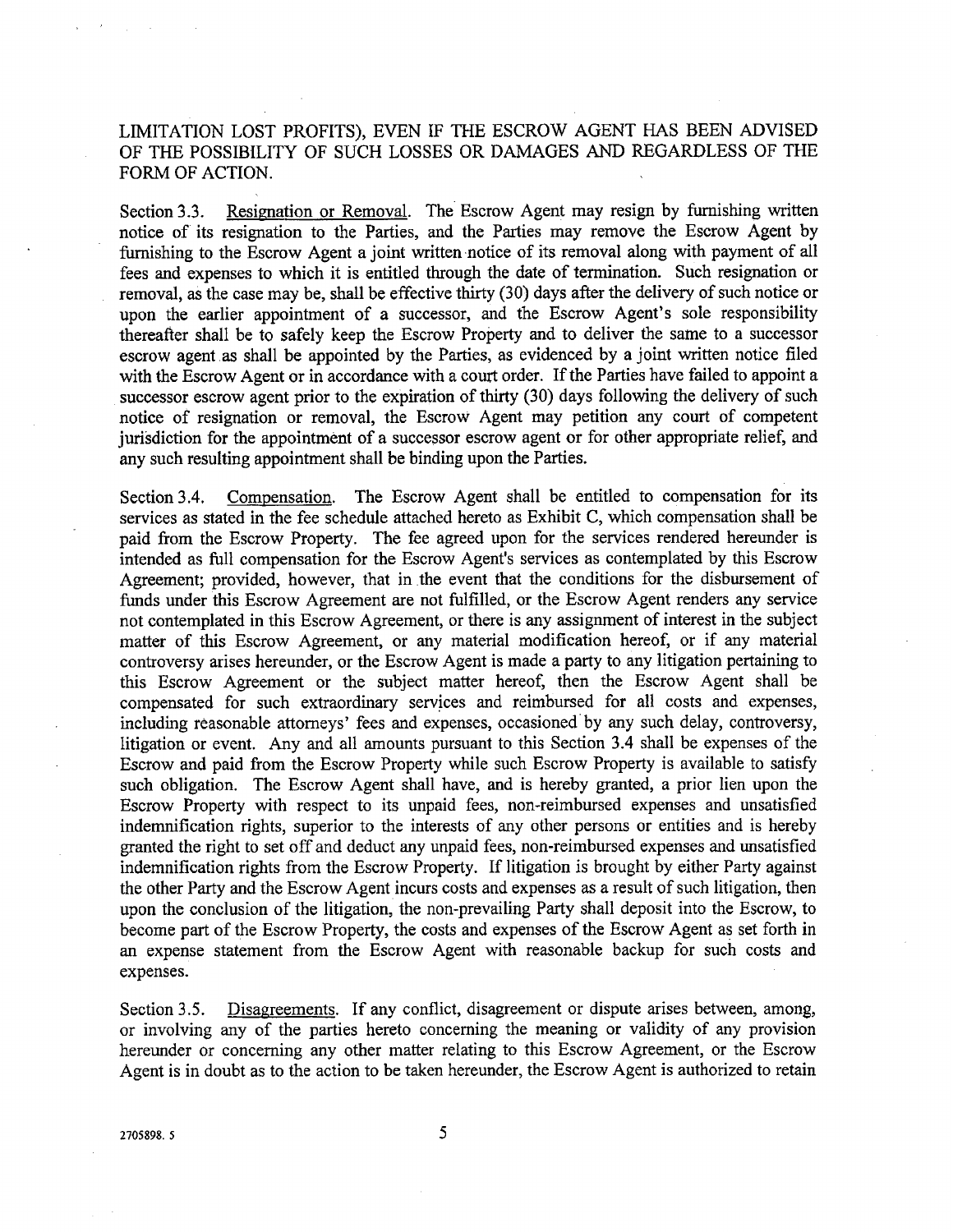the Escrow Property until the Escrow Agent (i) receives a final non-appealable order of the Federal Trade Commission, in which event the Escrow Agent shall be authorized to disburse the Escrow Property in accordance with such final FTC Order, or (ii) files an interpleader action in any court of competent jurisdiction, and upon the filing thereof, the Escrow Agent shall be relieved of all liability as to the Escrow Property and shall be entitled to recover attorneys' fees, expenses and other costs incurred in commencing and maintaining any such interpleader action. The Parties may request the Escrow Agent to commence and maintain an interpleader action. The Escrow Agent shall be entitled to act on any such FTC or court order without further question, inquiry, or consent.

Section **3.6.** Merger or Consolidation. Any corporation or association into which fhe Escrow Agent may be converted or merged, or with which it may be consolidated, or to which it may sell or transfer all or substantially all of its corporate trust business and assets **as** a whole or substantially as a whole, or any corporation or association resulting from any such conversion, sale, merger, consolidation or transfer to which the Escrow Agent is a party, shall be and become the successor escrow agent under this Escrow Agreement and shall have and succeed to the rights, powers, duties, immunities and privileges as its predecessor, without the execution or filing of any instrument or paper or the performance of any further act.

Section 3.7. Attachment of Escrow Property; Compliance with Legal Orders. In the event that any Escrow Property shall be attached, garnished or levied upon by any court order, or the delivery thereof shall be stayed or enjoined by an order of a court, or any order, judgment or decree shall be made or entered by any court order affecting the Escrow Property, the Escrow Agent is hereby expressly authorized, in its sole discretion, to respond as it deems appropriate or to comply with all writs, orders or decrees so entered or issued, or which it is advised by legal counsel of its own choosing is binding upon it, whether with or without jurisdiction. In the event that the Escrow Agent obeys or complies with any such writ, order or decree it shall not be liable to any of the Parties or to any other person, firm or corporation, should, by reason of such compliance notwithstanding, such writ, order or decree be subsequently reversed, modified, annulled, set aside or vacated.

## ARTICLE 4

#### MISCELLANEOUS

Section 4.1. Successors and Assigns. This Escrow Agreement shall be binding on and inure to the benefit of the Parties and the Escrow Agent and their respective successors and permitted assigns. No other persons shall have any rights under this Escrow Agreement. No assignment of the interest of any of the Parties shall be binding unless and until written notice of such assignment shall be delivered to the other Party and the Escrow Agent and shall require the prior written consent of the other Party and the Escrow Agent (such consent not to be unreasonably withheld).

Section 4.2. Escheat. The Parties are aware that under applicable state law, property which is presumed abandoned may under certain circumstances escheat to the applicable state. The Escrow Agent shall have no liability to the Parties, their respective heirs, legal representatives, successors and assigns, or any other party, should any or all of the Escrow Property escheat by operation of law.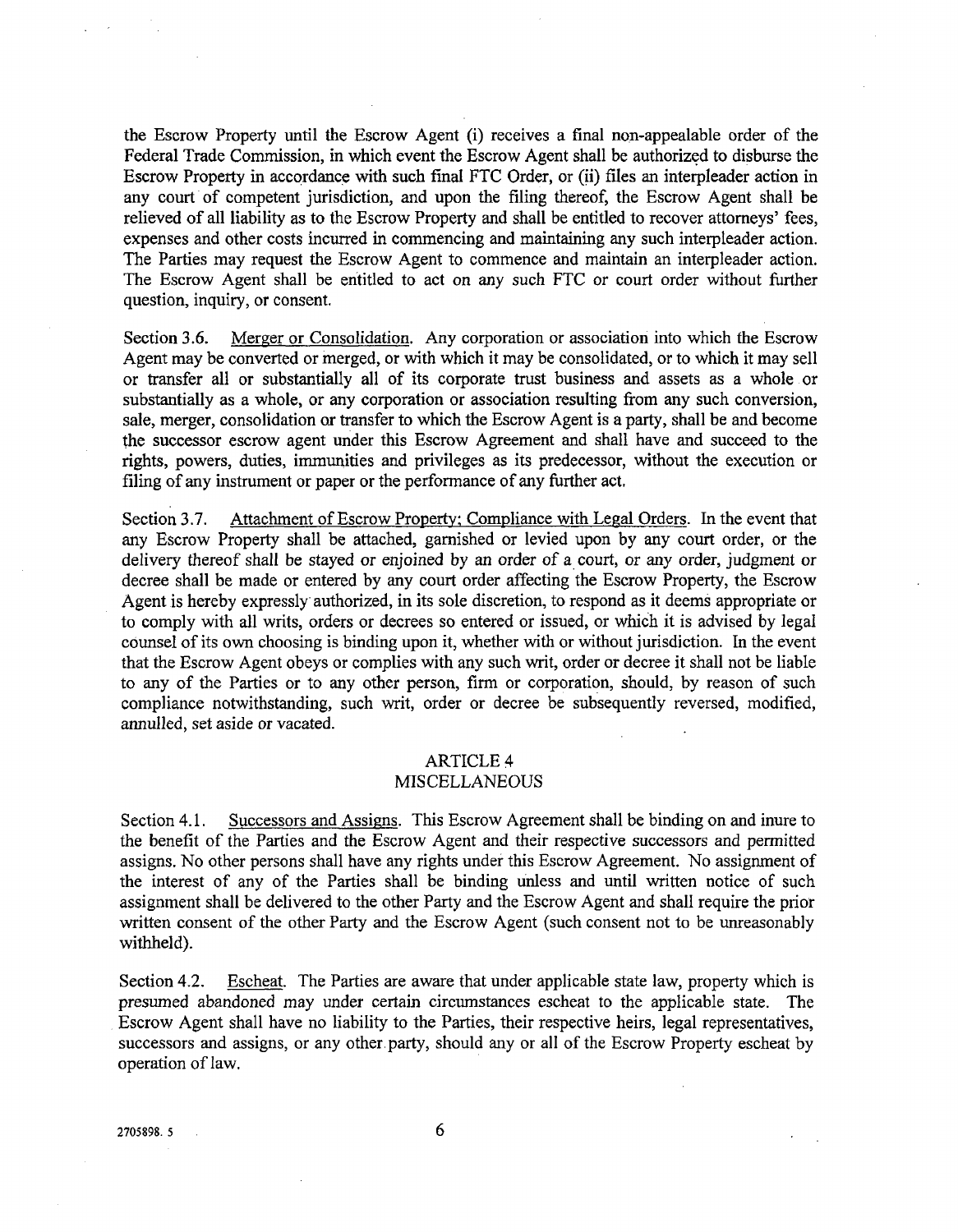Section 4.3. Notices. All notices, requests, demands, and other communications required under this Escrow Agreement shall be in writing, in English, and shall be deemed to have been duly given if delivered (i) personally, (ii) by facsimile transmission with written confirmation of receipt, (iii) by overnight delivery with a reputable national overnight delivery service, or (iv) by mail or by certified mail, return receipt requested, and postage prepaid. If any notice is mailed, it shall be deemed given five business days after the date such notice is deposited in the United States mail. Any notice given shall be deemed given upon the actual date of such delivery. If notice is given to a party, it shall be given at the address for such party set forth below. It shall be the responsibility of the Parties to notify the Escrow Agent and the other **Party** in writing of any name or address changes. In the case of communications delivered to the Escrow Agent, such communications shall be deemed to have been given on the date received by the Escrow Agent.

If to Rambus: 4440 El Camino Real Los Altos, CA 94022 Attention: Telephone: Facsimile:

If to [Licensee]:

Attention: Telephone: Facsimile:

If to the Escrow Agent: Wells Fargo Bank, National Association 707 Wilshire Blvd.,  $17<sup>th</sup>$  Floor Los Angeles, CA 90017 Attention: Georgina Estrada, Corporate Trust and Escrow Services Telephone: 213-614-3347 Facsimile:

Section 4.4. Governing Law. This Escrow Agreement shall be governed by and construed in accordance with the laws of the State of California.

Section 4.5. Entire Agreement. This Escrow Agreement sets forth the entire agreement and understanding of the parties related to the Escrow Property.

Section 4.6. Amendment. This Escrow Agreement may be amended, modified, superseded, rescinded, or canceled only by a written instrument executed by the Parties and the Escrow Agent.

Section 4.7. Waivers. The failure of any party to this Escrow Agreement at any time or times to require performance of any provision under this Escrow Agreement shall in no manner affect

 $\overline{7}$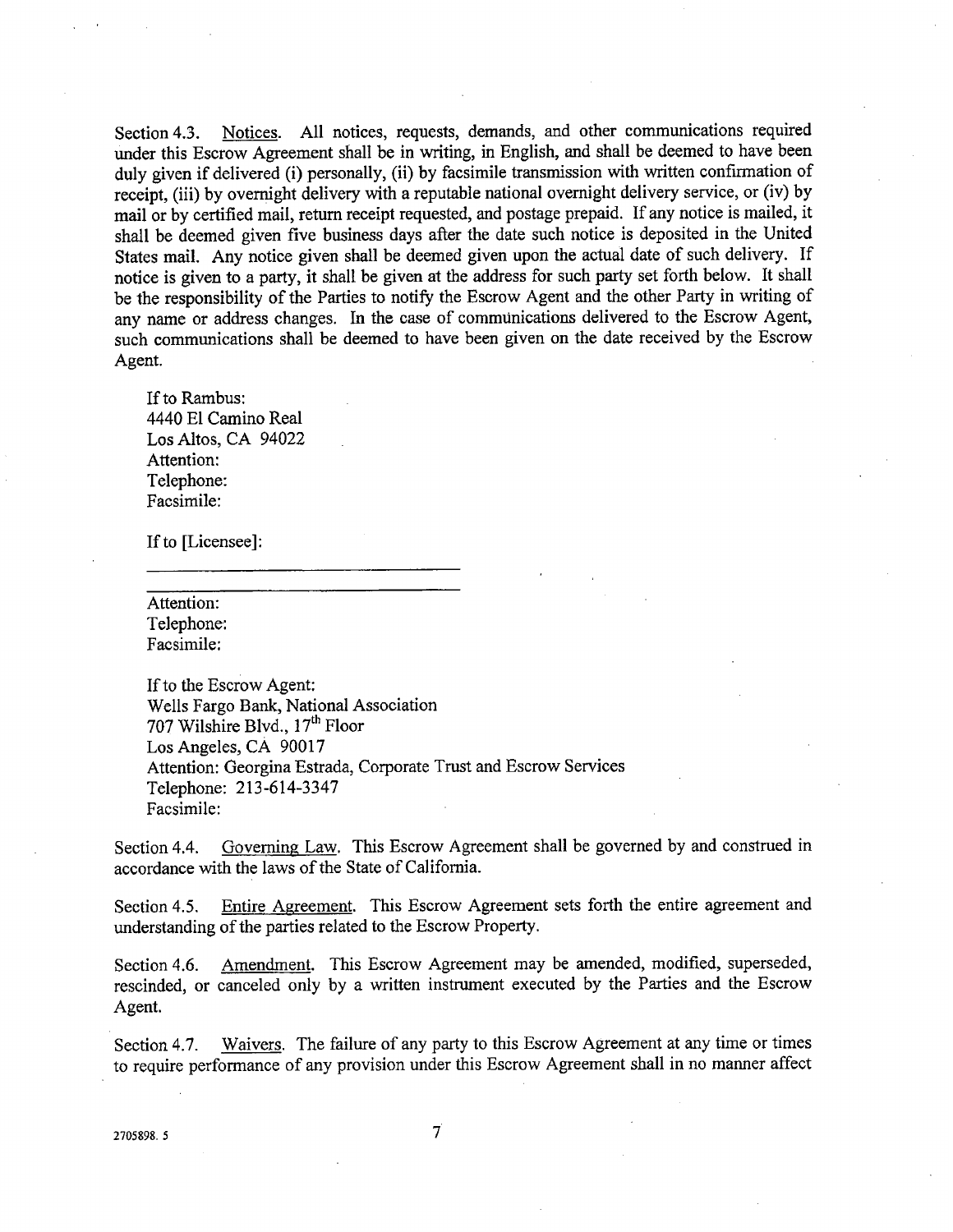the right at a later time to enforce the same performance. **A** waiver by any party to this Escrow Agreement of any such condition or breach of any term, covenant, representation, or warranty contained in this Escrow Agreement, in any one or more instances, shall neither be construed as a further or continuing waiver of any such condition or breach nor a waiver of any other condition or breach of any other term, covenant, representation, or warranty contained in this Escrow Agreement.

Section 4.8. Headings. Section headings of this Escrow Agreement have been inserted for convenience of reference only and shall in no way restrict or otherwise modify any of the terms or provisions of this Escrow Agreement.

Section 4.9. Counterparts. This Escrow Agreement may be executed in one or more counterparts, each of which when executed shall be deemed to be **an** original, and such counterparts shall together constitute one and the same instrument.

[The remainder of this page left intentionally blank.]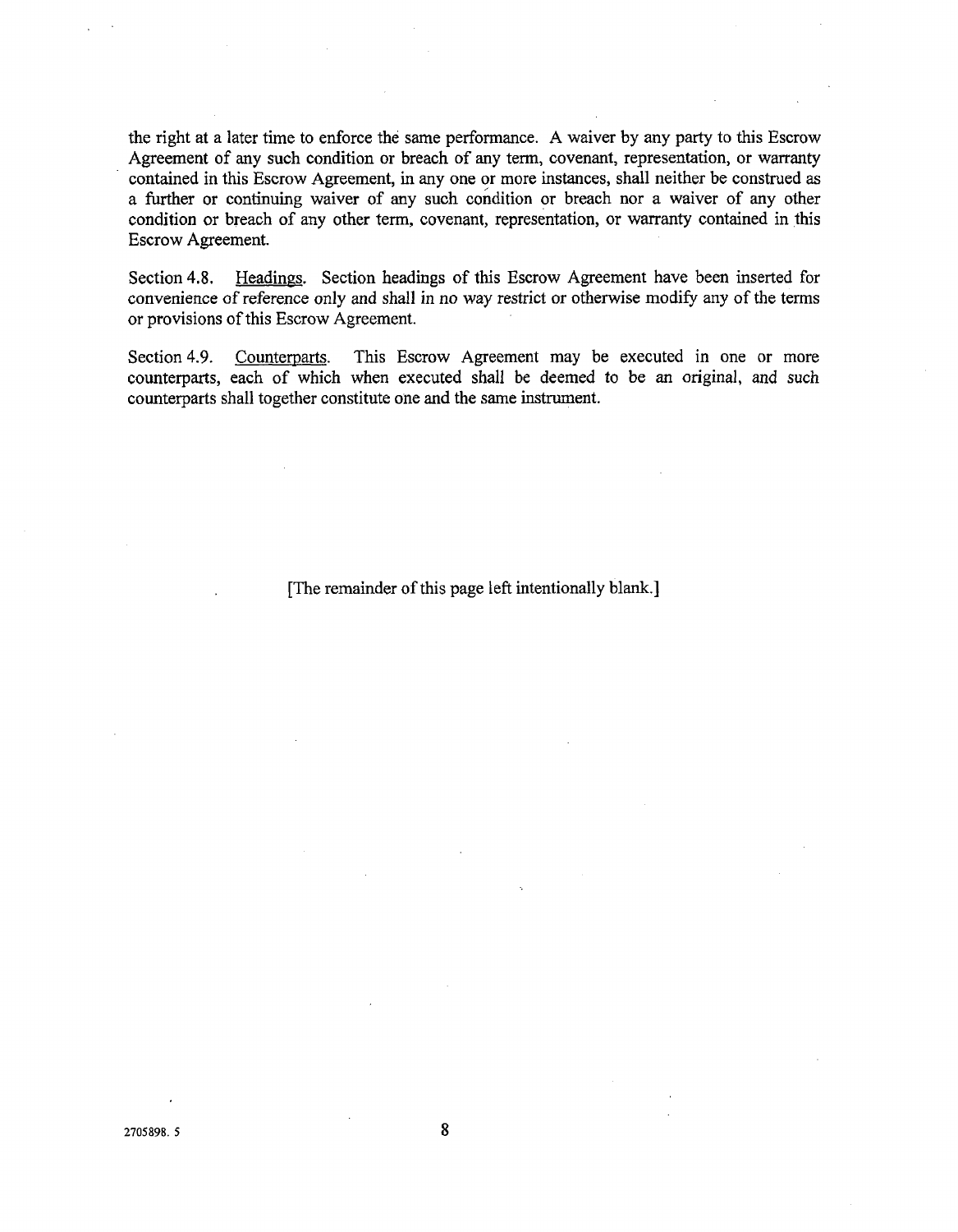IN WITNESS WHEREOF, this Escrow Agreement has been duly executed as of the date first written above.

|        | By: $\qquad \qquad$                                                |
|--------|--------------------------------------------------------------------|
|        | Name:                                                              |
| Title: |                                                                    |
|        |                                                                    |
|        | WELLS FARGO BANK, NATIONAL<br><b>ASSOCIATION</b> , as Escrow Agent |
| By:    |                                                                    |

Name: 2008. 2008. 2010. 2010. 2010. 2010. 2010. 2010. 2010. 2010. 2010. 2010. 2010. 2010. 2010. 2010. 2010. 20

Title: The contract of the contract of the contract of the contract of the contract of the contract of the contract of the contract of the contract of the contract of the contract of the contract of the contract of the con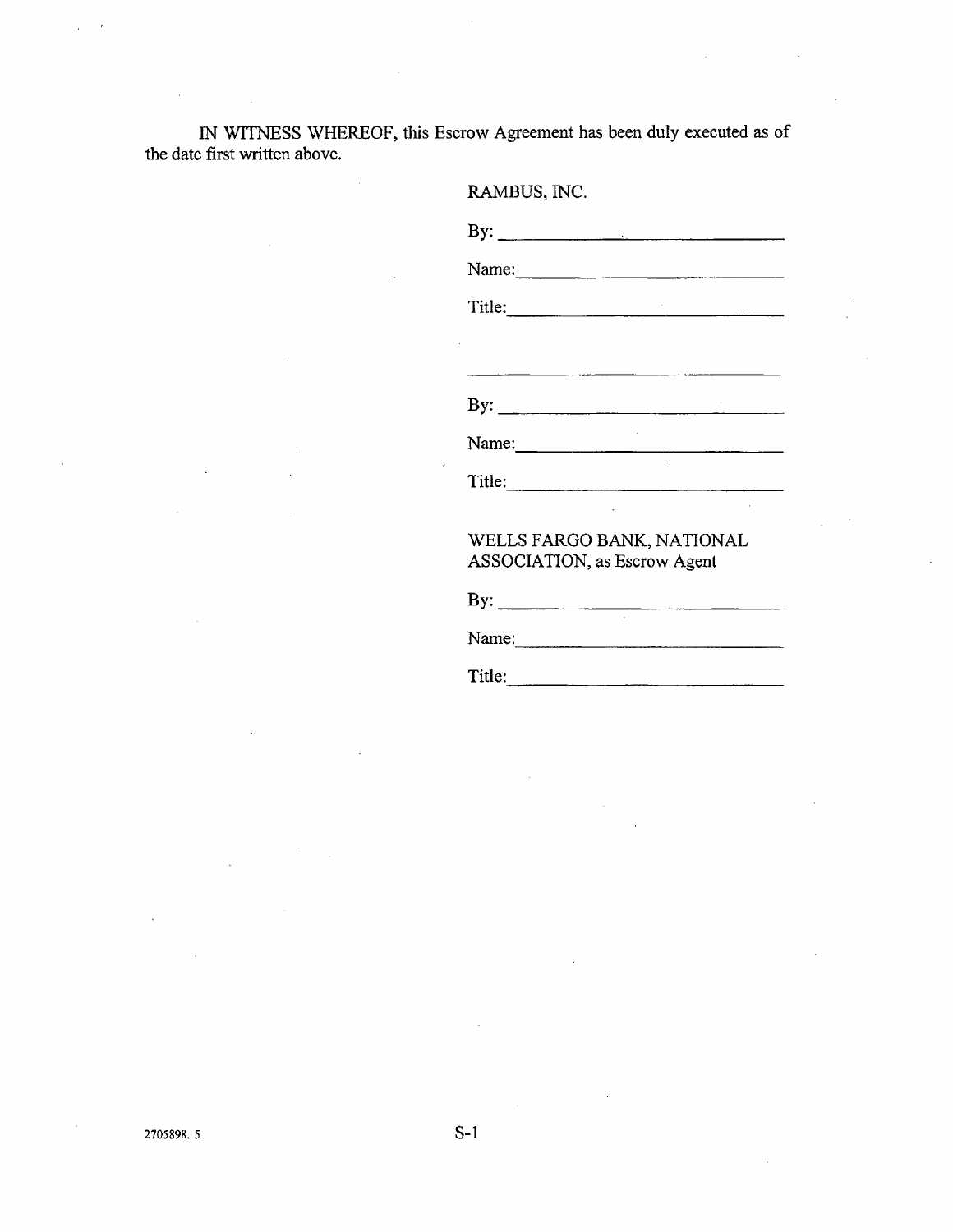#### EXHIBIT A

## **Agency and Custody Account Direction**

#### **For Cash Balances**

#### **Wells Fargo Money Market Deposit Accounts**

Direction to use the following Wells Fargo Money Market Deposit Accounts for Cash Balances for the escrow account or accounts (the "Account") established under the Escrow Agreement to which this Exhibit A is attached.

You are hereby directed to deposit, as indicated below, or as I shall direct further in writing from time to time, all cash in the Account(s) in the following money market deposit account of Wells Fargo Bank, National Association (Bank):

Wells Fargo Money Market Deposit Account (MMDA)

I understand that amounts on deposit in the MMDA are insured, subject to the applicable rules and regulations of the Federal Deposit Insurance Corporation (FDIC), in the basic FDIC insurance amount of \$100,000 per depositor, per insured bank. This includes principal and accrued interest up to a total of \$100,000. I understand that deposits in the MMDA are not secured.

**I** acknowledge that I have full power to direct investments of the Account(s).

I understand that I may change this direction at any time and that it shall continue in effect until revoked or modified by me by written notice to you.

 $\mathbf{I}$  is a set of  $\mathbf{I}$ 

I

[Authorized Representative]

[PARTY 1] [PARTY 2]

Date [Date]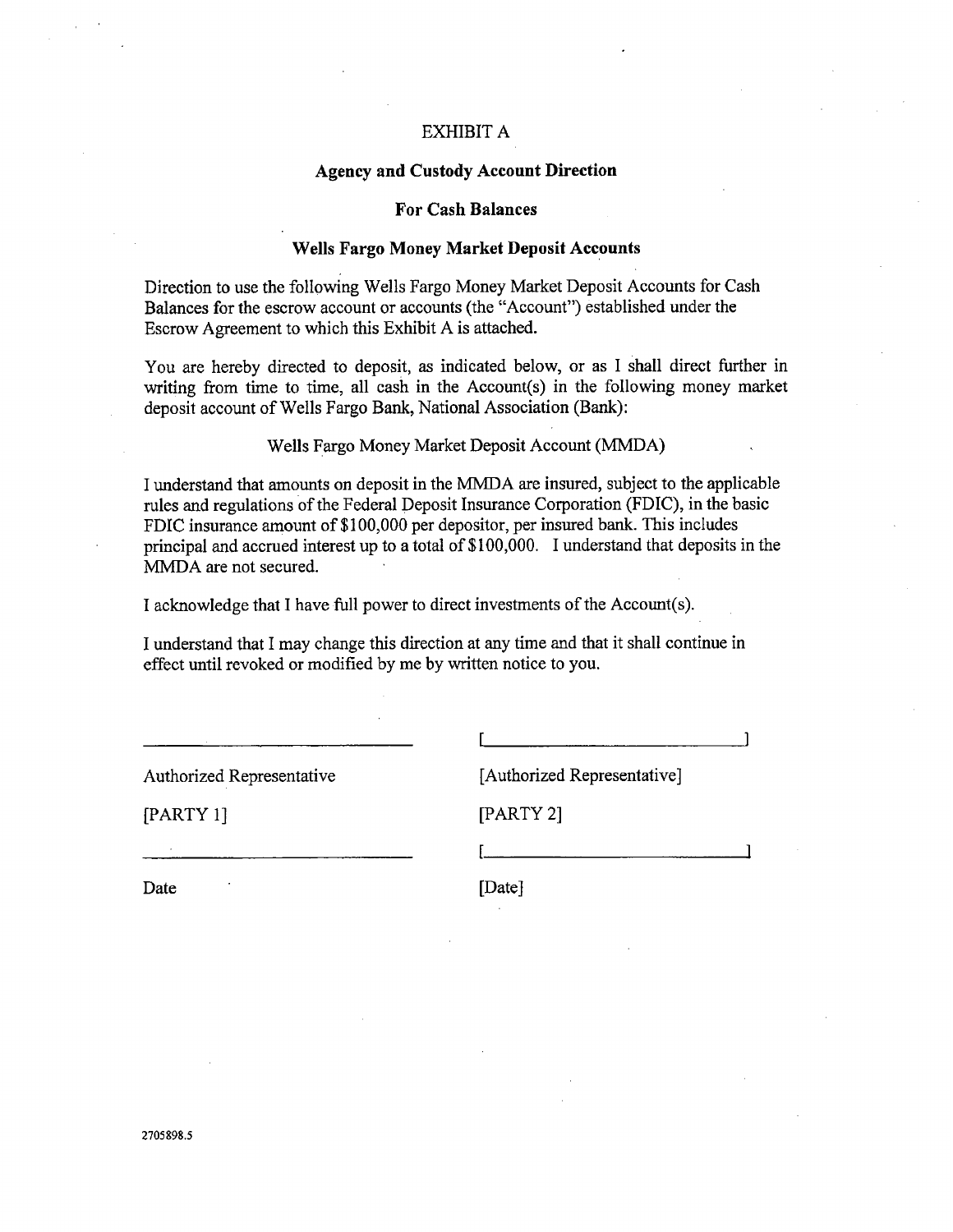# EXHIBIT B-1

# CERTIFICATE AS TO AUTHORIZED SIGNATURES

The specimen signatures shown below are the specimen signatures of the individuals who have been designated as authorized representatives of [PARTY l] and are authorized to initiate and approve transactions of all types for the escrow account or accounts established under the Escrow Agreement to which this Exhibit B-1 is attached, on behalf of [PARTY 1].

| Name / Title       | Specimen Signature |
|--------------------|--------------------|
|                    | $\cdot$            |
| Name               | Signature          |
| Title              |                    |
| Name               | Signature          |
|                    |                    |
| $\overline{Title}$ |                    |
|                    |                    |
| Name               | Signature          |
| Title              |                    |
|                    |                    |
| Name               | Signature          |
| Title              |                    |
|                    |                    |
|                    |                    |
| 2705898.5          |                    |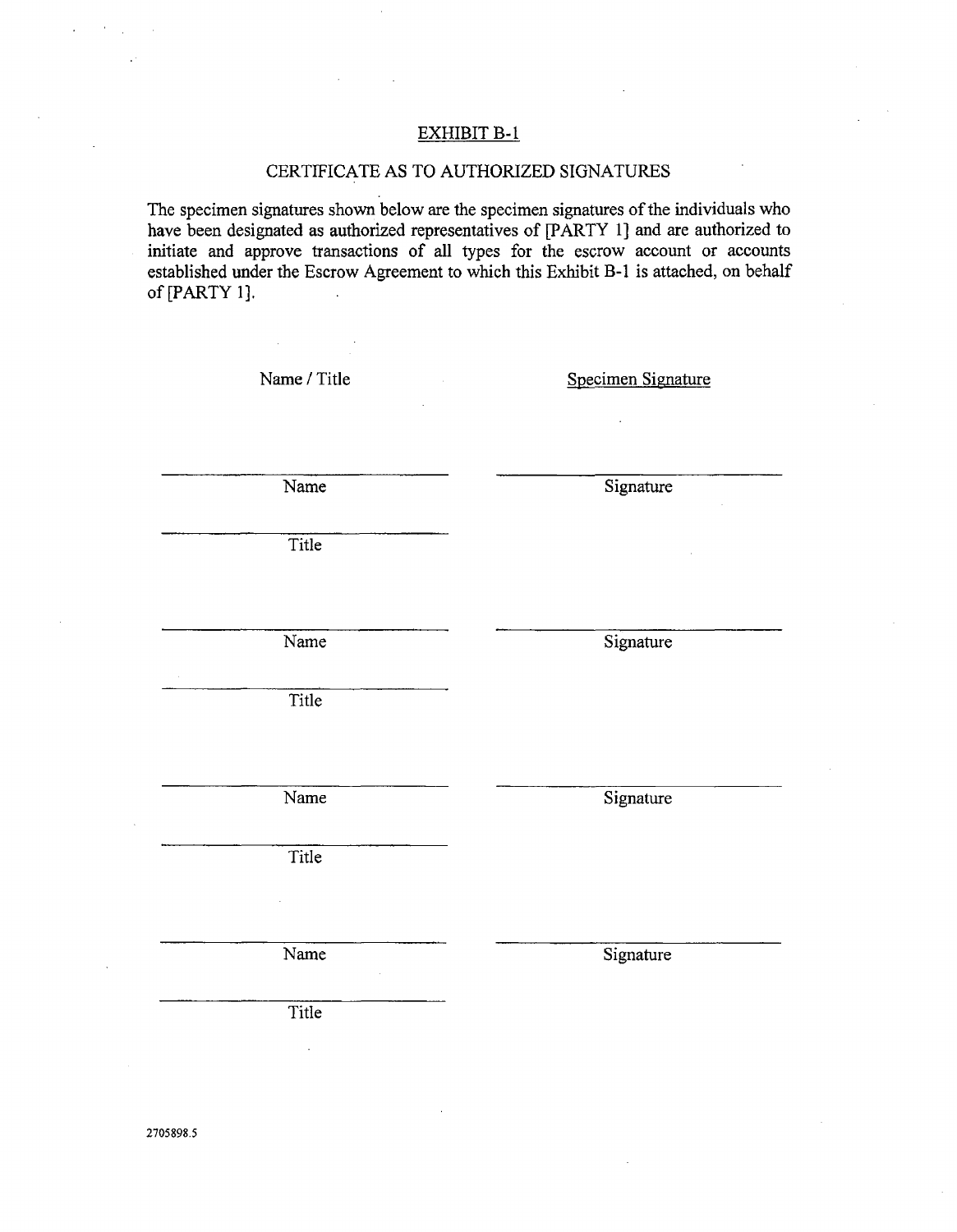## EXHIBIT B-2

#### CERTIFICATE AS TO AUTHORIZED SIGNATURES

The specimen signatures shown below are the specimen signatures of the individuals who have been designated **as** authorized representatives of [PARTY 21 and are authorized to initiate and approve transactions of all types for the escrow account or accounts established under the Escrow Agreement to which this Exhibit B-2 is attached, on behalf of [PARTY 21.

| Name / Title | Specimen Signature |
|--------------|--------------------|
|              |                    |
|              |                    |
|              |                    |
| Name         | Signature          |
|              |                    |
| Title        |                    |
|              |                    |
|              |                    |
|              |                    |
| Name         | Signature          |
|              |                    |
| Title        |                    |
|              |                    |
|              |                    |
| Name         | Signature          |
|              |                    |
|              |                    |
| Title        |                    |
|              |                    |
|              |                    |
| Name         | Signature          |
|              |                    |
| Title        |                    |
|              |                    |
|              |                    |
|              |                    |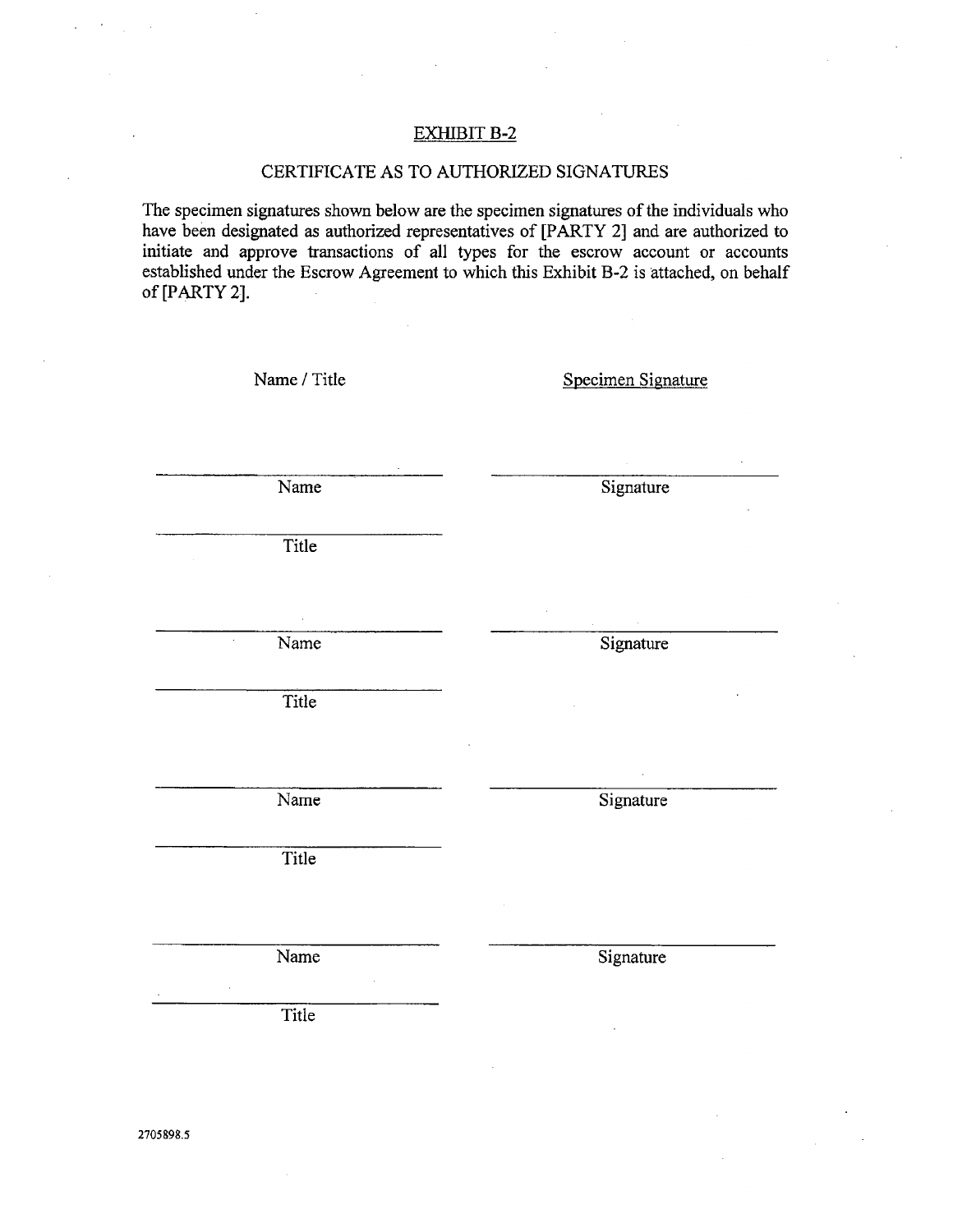# EXHIBIT C

# FEES OF ESCROW AGENT

2705898.5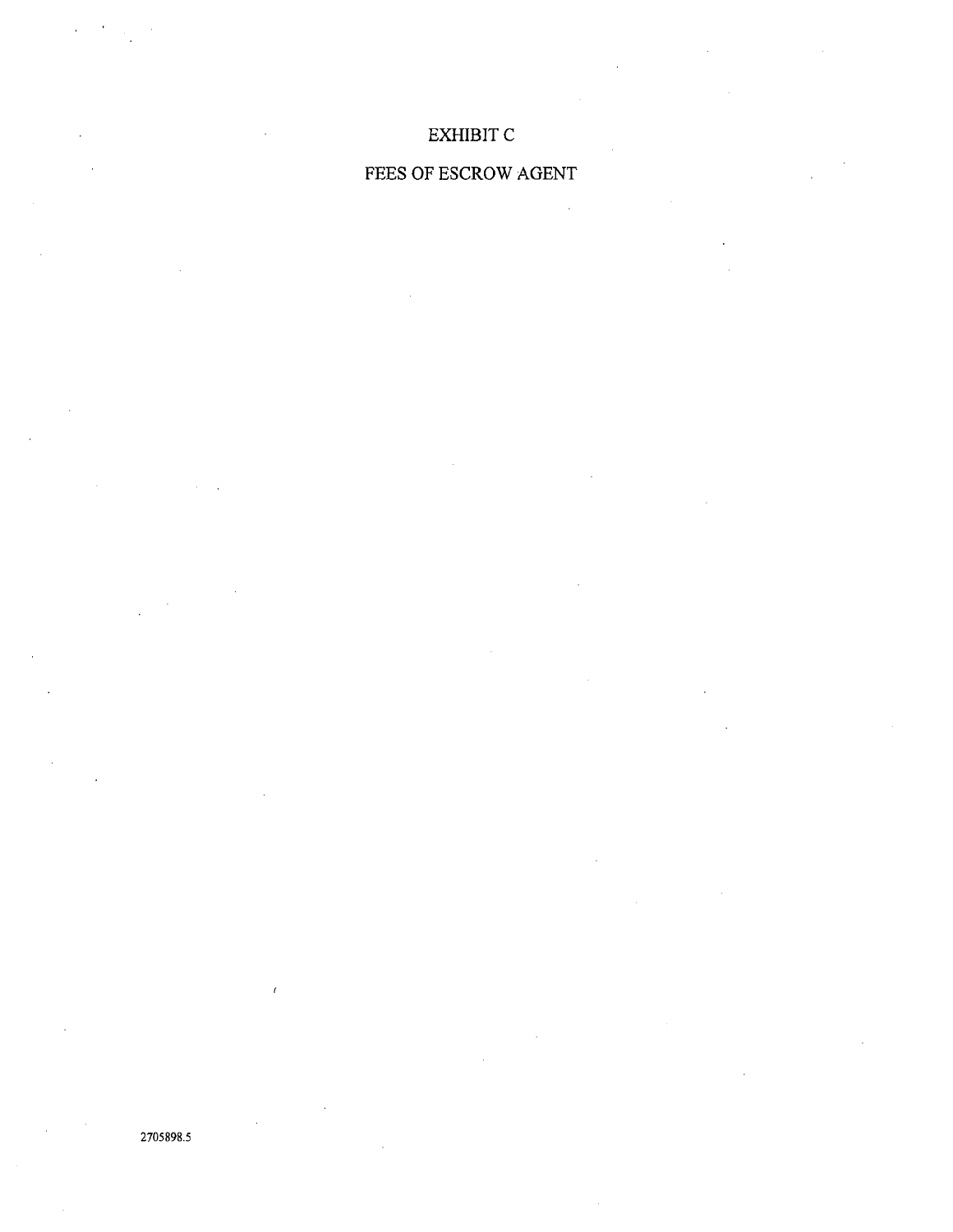**Stuart Weiss** Vice President/Business Development Tel: (213) 614-3356 Fax: (213) 614-3355 stuart.weiss@wellsfargo.com

# **SCHEDULE OF FEES to act as ESCROW AGENT for the Rarnbus, Inc.**

#### **Acceptance Fee: WAIVED**

FARGO

Initial Fees as they relate to Wells Fargo Bank acting in the capacity of Escrow Agent -includes creation and examination of the Escrow Agreement; acceptance of the Escrow appointment; setting up of Escrow Account(s) and accounting records; and coordination of receipt of funds for deposit to the Escrow Account.

Acceptance Fee payable at time of Escrow Agreement execution.

#### **Escrow Agent Annual Fee: 82,000.00 per Account 82,000.00 per Account**

For ordinary administration services by Escrow Agent – includes daily routine account management; investment transactions; cash transaction processing (including wires and check processing); monitoring claim notices .pursuant to the agreement; disbursement of the funds in accordance with the agreement; and mailing of trust account statements to all applicable parties.

Tax reporting is included for up to Five (5) entities. Should additional reporting be necessary, a \$25 per reporting charge will be assessed.

This fee is Payable in advance, with the first installment due at the time of Escrow Agreement execution. Fee will not be prorated in case of early termination.

#### *Wells Fargo's bid is based on the following assumptions:*

- $\bullet$ Number of Escrow Accounts to be established: To be determined
- Number of Deposits to Escrow Account: Not more than Four (4) per year, per account
- Number of Withdrawals from Escrow Fund: Not more than Four (4) per year, per account
- Term of Escrow: Indefinite
- **THIS FEE SCHEDULE ASSUMES THAT BALANCES IN THE ESCROW ACCOUNT WILL BE JNVESTED IN MONEY MARKET FUNDS "OR DEPOSITORY ACCOUNTS" THAT WELLS FARGO HAS A RELATIONSHIP WITH**
- **ALL FUNDS WILL BE RECEIVED FROM OR DISTRIBUTED TO A DOMESTIC OR AN APPROVED FOREIGN ENTITY**
- **IF THE ACCOUNT(S) DOES NOT OPEN WITHIN THREE (3) MONTHS OF THE DATE SHOWN BELOW, THIS PROPOSALWILL BE DEEMED TO BE NULL AND VOLD**

#### **Out-of Pocket Expenses: At Cost**

We only-charge for out-of-pocket expenses in response to specific tasks assigned by the client. Therefore, we cannot anticipate what specific out-of-pocket items will be needed or what corresponding expenses will be incurred. Possible expenses would be, but are not limited to, express mail and messenger charges, travel expenses to attend closing or other meetings. There are no charges for indirect out-of- pocket expenses.

*Thisfee schedule is based upon the assumptions listed above which pertain to the responsibilities and risks involved in Wells Fargo undertaking the role of Escrow Agent. These assumptions are based on information provided to us* as of the date of this fee schedule. Our fee schedule is subject to review and acceptance of the final documents. *Should any of the assumptions, duties or responsibilities change, we reserve the right to affirm, modifi or rescind ourfee schedule.* **Submitted on: March 28,2007**